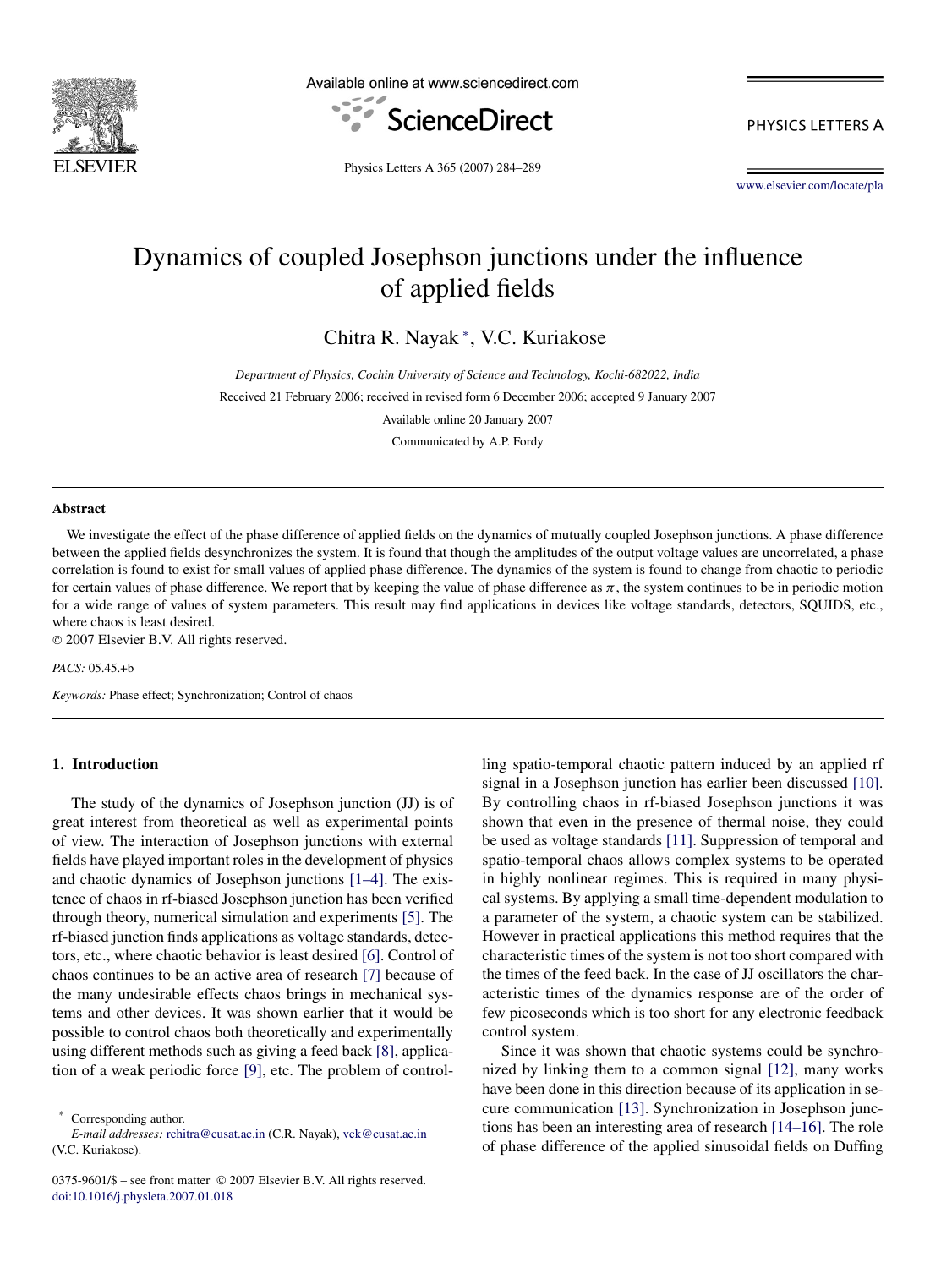<span id="page-1-0"></span>oscillators has been studied earlier [\[17,18\].](#page-5-0) In the present work, we consider the effect of phase difference of the applied rffields on a mutually coupled Josephson junctions. We discuss the coupled JJ in Section 2 and arrive at a dimensionless first order equation of motion. In Section [3](#page-2-0) the parameter range in which the system may be synchronized is found and the effect of phase difference of the applied rf-fields on synchronization is found out. The dynamics of the Josephson junction after applying the phase difference and the effect of other parameters on the junction after fixing the phase difference between the applied fields to a value at which system is in periodic motion are also discussed in this section. In Section [4](#page-4-0) the results are discussed.

### **2. Coupled Josephson junction**

Josephson junction can be represented by a resistively and capacitively shunted junction (RCSJ) model and the dynamics of the system can be explored by writing the equation of motion [\[19\].](#page-5-0) The equation of a single Josephson junction for this model can be written by solving Kirchoff's law as

$$
\frac{\hbar C}{2e} \frac{d^2 \phi}{dt^2} + \frac{\hbar}{2eR} \frac{d\phi}{dt} + i_c \sin \phi = i_{dc} + i_0 \cos(\omega t),\tag{1}
$$

where  $\phi$  is the phase difference of the wave function across the junction,  $i_0 \cos(\omega t)$  is the driving rf-field and  $i_{\text{dc}}$  is the dc bias. The junction is characterized by a critical current *ic*, capacitance *C* and normal resistance *R*. The coupled JJ considered here consists of a pair of such junctions wired in parallel with a linking resistor  $R_s$  [\[15\].](#page-5-0) Schematic representation of the system is given in Fig. 1 and the dynamical equations can be written as

$$
\frac{\hbar C_1}{2e} \frac{d^2 \phi_1}{dt'^2} + \frac{\hbar}{2e R_1} \frac{d \phi_1}{dt'} + i_{c1} \sin \phi_1
$$
  
=  $i'_{dc} + i'_0 \cos(\omega t') - i_s$ ,  

$$
\frac{\hbar C_2}{2e} \frac{d^2 \phi_2}{dt'^2} + \frac{\hbar}{2e R_2} \frac{d \phi_2}{dt'} + i_{c2} \sin \phi_2
$$
 (2)

$$
= i'_{dc} + i'_0 \cos(\omega t' + \theta) + i_s,
$$
\n(3)

where  $i_s$  is the current flowing through the coupling resistor and is given as

$$
i_s = \frac{\hbar}{2eR_s} \left[ \frac{d\phi_1}{dt'} - \frac{d\phi_2}{dt'} \right].
$$
 (4)

In order to express Eqs. (2) and (3) in dimensionless form the junction plasma frequencies  $\omega_{J1}$  and  $\omega_{J2}$  given by  $\omega_{J1}$  =  $(2ei_{c1}/\hbar C_1)^{1/2}$  and  $\omega_{J2} = (2ei_{c2}/\hbar C_2)^{1/2}$  are introduced. The normalized time scale is written as  $t = \omega_{J1}t'$ . The dimensionless damping parameter *β* is defined as

$$
\beta = \frac{1}{R_1} \sqrt{\frac{\hbar}{2ei_{c1}C_1}}.
$$

The dc bias current  $i'_{dc}$  and the rf amplitude  $i'_{0}$  are normalized to the critical current  $i_{c1}$ . The actual frequency  $\omega$  is rescaled to  $\Omega = \omega/\omega_{J1}$  and the coupling factor is defined as  $\alpha_s = (R_1/R_s)\beta$ . For identical Josephson junctions, Eqs. (2)

Fig. 2. Lyapunov exponent spectrum is plotted for different values of coupling strength  $\alpha_s$  with  $\theta = 0$ ,  $\beta = 0.15$ ,  $i_0 = 0.7$  and  $\omega = 0.6$ . It can be seen that the system is in chaotic motion for all values of coupling strength.

 $\alpha_{\rm c}$ 

and (3) may be written as

 $-1.5$ 

 $-2$ 

 $-2.5\frac{1}{0}$ 

 $\overline{0.1}$  $\overline{0.2}$  $\overline{0.3}$  $\overline{0.4}$  $0.5$  $0.6$  $\overline{0.7}$  $\overline{0.8}$  $\overline{0.9}$ 

$$
\phi_1 + \beta \phi_1 + \sin \phi_1 = i_{dc} + i_0 \cos(\Omega t) - \alpha_s [\phi_1 - \phi_2],
$$
  

$$
\ddot{\phi}_2 + \beta \dot{\phi}_2 + \sin \phi_2 = i_{dc} + i_0 \cos(\Omega t + \theta) - \alpha_s [\dot{\phi}_2 - \dot{\phi}_1].
$$
 (5)

It can be seen that the coupling arises as a natural consequence of the exchange of current through the resistor  $R_s$  and it depends on the differential voltage ( $\psi_1 - \psi_2$ ). For Josephson junction devices, phase derivatives are of central importance because they are proportional to junction voltages. In order to study the system numerically Eq. (5) is written in the first order differential form as

$$
\dot{\phi}_1 = \psi_1,\n\dot{\psi}_1 = -\beta \psi_1 - \sin \phi_1 + i_{dc} + i_0 \cos(\Omega t) - \alpha_s [\psi_1 - \psi_2],\n\dot{\phi}_2 = \psi_2,\n\dot{\psi}_2 = -\beta \psi_2 - \sin \phi_2 + i_{dc} + i_0 \cos[(\Omega t) + \theta] \n- \alpha_s [\psi_2 - \psi_1].
$$
\n(6)

Eq. (6) is studied using fourth order Runge–Kutta method and the maxima of normalized voltage values are plotted to study the dynamics. The values of the system parameters were fixed as  $\beta = 0.15$ ,  $i_0 = 0.7$ ,  $i_{dc} = 0.3$  and  $\Omega = 0.6$ . From Fig. 2 we observe that the maximum Lyapunov exponent is positive for all values of coupling strength and it remains at the same positive value. Hence the system exhibits chaotic behavior for all values of coupling strength in the parameter range we selected.



Fig. 1. Schematic representation of a coupled Josephson junction connected in

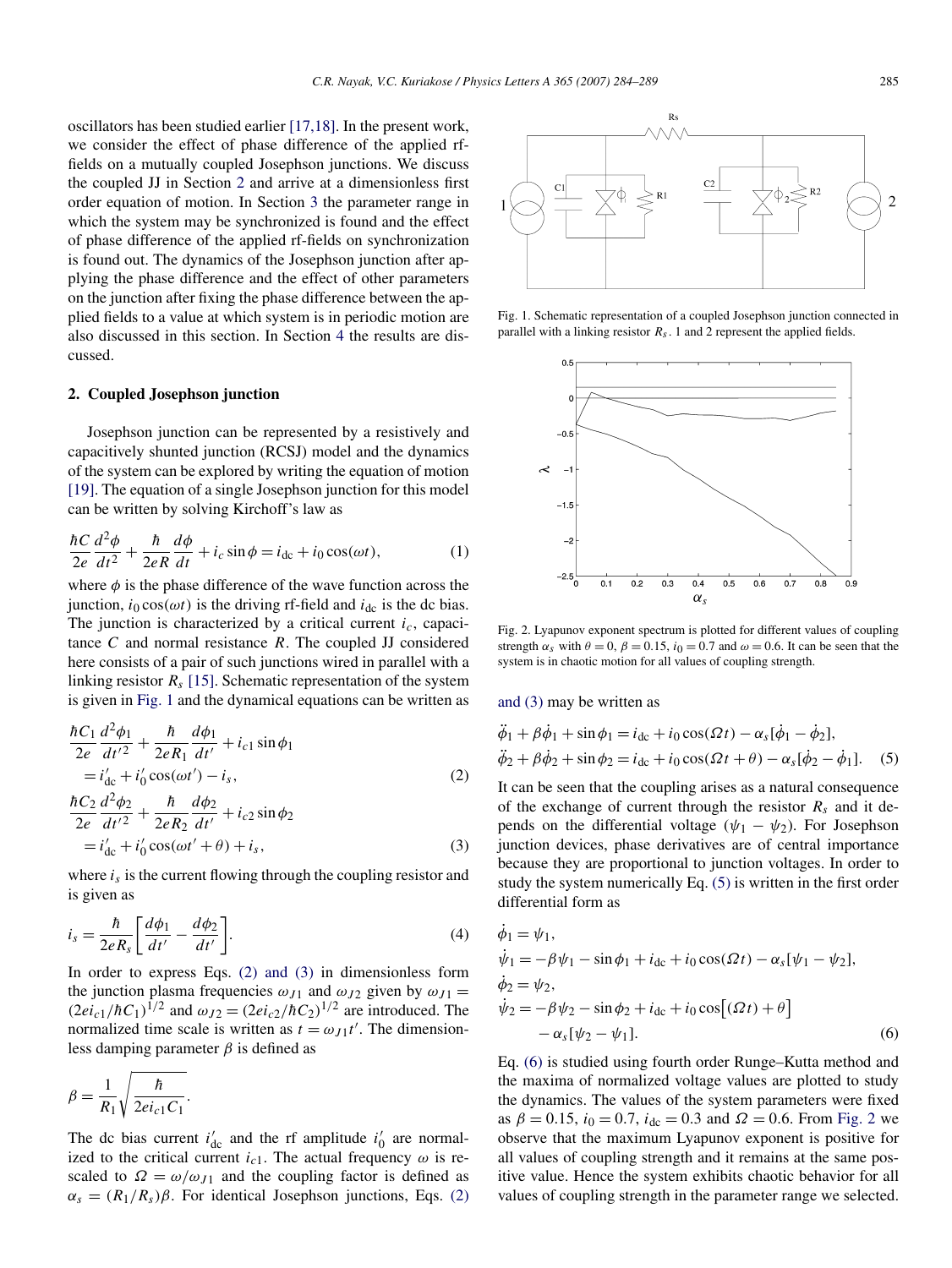<span id="page-2-0"></span>

Fig. 3. Maxima of the difference in voltage against coupling strength  $\alpha_s$ ,  $\theta = 0$ ,  $\beta = 0.15$ ,  $i_0 = 0.7$  and  $\omega = 0.6$ .

However as the coupling strength is increased, the difference in voltage becomes smaller as can be seen from Fig. 3. Hence we can suitably select a value for the coupling strength such that the system is in the synchronization manifold.

## **3. The effect of phase difference**

In order to study the effect of phase difference of the applied sinusoidal driving fields on JJ system we write  $S_{\phi} = \phi_1 - \phi_2$ and  $S_{\psi} = \psi_1 - \psi_2$  and from Eq. [\(6\)](#page-1-0) we get

$$
\dot{S}_{\phi} = S_{\psi}, \n\dot{S}_{\psi} = -\beta S_{\psi} - \sin \phi_1 + \sin \phi_2 - 2\alpha_s S_{\psi} \n+ 2i_0 \sin \left( \Omega t + \frac{\theta}{2} \right) \sin \left( \frac{\theta}{2} \right).
$$
\n(7)

When  $\theta = 0$  the term  $2i_0 \sin(\Omega t + \theta/2) \sin(\theta/2)$  vanishes. The values of  $\alpha_s$  may be chosen such that the difference in voltage is negligible, i.e.,  $\psi_1 \approx \psi_2$ . Now both  $S_{\phi}$  and  $S_{\psi}$  go to zero. From Fig. 3 the value of  $\alpha_s$  is chosen as 0.45 which satisfies this condition. However even small values of applied phase differences desynchronizes the system. Fig. 4(a) shows that the system is synchronized and Fig. 4(b) shows that the system is desynchronized by an applied phase difference of  $\theta = 0.1\pi$ . The level of mismatch of chaotic synchronization can be given quantitatively by taking the similarity function  $S(\tau)$  as a time averaged difference between the variables  $\psi_1$  and  $\psi_2$  taken with time shift *τ* [\[20\]](#page-5-0)

$$
S^{2}(\tau) = \frac{\langle [\psi_{1}(t+\tau) - \psi_{2}(t)]^{2} \rangle}{[(\psi_{1}^{2}(t))][(\psi_{2}^{2}(t))]^{1/2}}.
$$
\n(8)

The value  $S(\tau)$  plotted against  $\tau$  for different values of phase difference  $\theta$  is shown in Fig. 5. It is observed that for  $\theta = 0$ , the system is in complete synchronization. For a finite value of phase difference, a minimum of  $S(\tau_0)$  appears which indicates the existence of a certain phase difference between the interacting systems.  $S(\tau_0)$  is finite in these cases which means that in this regime the amplitudes are uncorrelated.



Fig. 4. (a) shows the system is synchronized for  $\theta = 0$ ,  $\beta = 0.15$ ,  $i_0 = 0.7$ ,  $i<sub>dc</sub> = 0.3$ ,  $\alpha_s = 0.45$  and  $\omega = 0.6$ . (b) shows the system is desynchronized for a phase difference of  $\theta = 0.1\pi$ .



Fig. 5. Similarity function  $S(\tau)$  versus  $\tau$  for different values of phase difference  $\theta$ . Curve 1 is with phase difference  $\theta = 0$ , curve 2 for  $\theta = 0.1\pi$  and curve 3 for  $\theta = 0.5\pi$ .

The values of  $\theta$  is varied from 0 to  $2\pi$  and the maxima of the difference in voltage is plotted against the phase in [Fig. 6.](#page-3-0) In the synchronization manifold, i.e., when  $\phi_1 \approx \phi_2$  and  $\psi_1 \approx \psi_2$  we can write  $P_{\phi} = [\phi_1 + \phi_2]/2$  and  $P_{\psi} = [\psi_1 + \psi_2]/2$  and from Eq.  $(6)$  we get

$$
P_{\phi} = P_{\psi},
$$
  

$$
\dot{P}_{\psi} = -\beta P_{\psi} - \sin(P_{\phi}) + i_{dc} + i_0 \cos\left(\frac{\theta}{2}\right) \cos\left(\Omega t + \frac{\theta}{2}\right). \tag{9}
$$

Eq. (9) is equivalent to Eq. [\(1\)](#page-1-0) and we can see that  $i_0$  is replaced by *i*<sup>0</sup> cos*(θ/*2*)* and the phase of the driving field leads by *(θ/*2*)* as a result of coupling. This may correspond to a parameter space where the system is periodic which explains the change in system dynamics. However the effect of applying a phase difference between the driving fields and that of changing the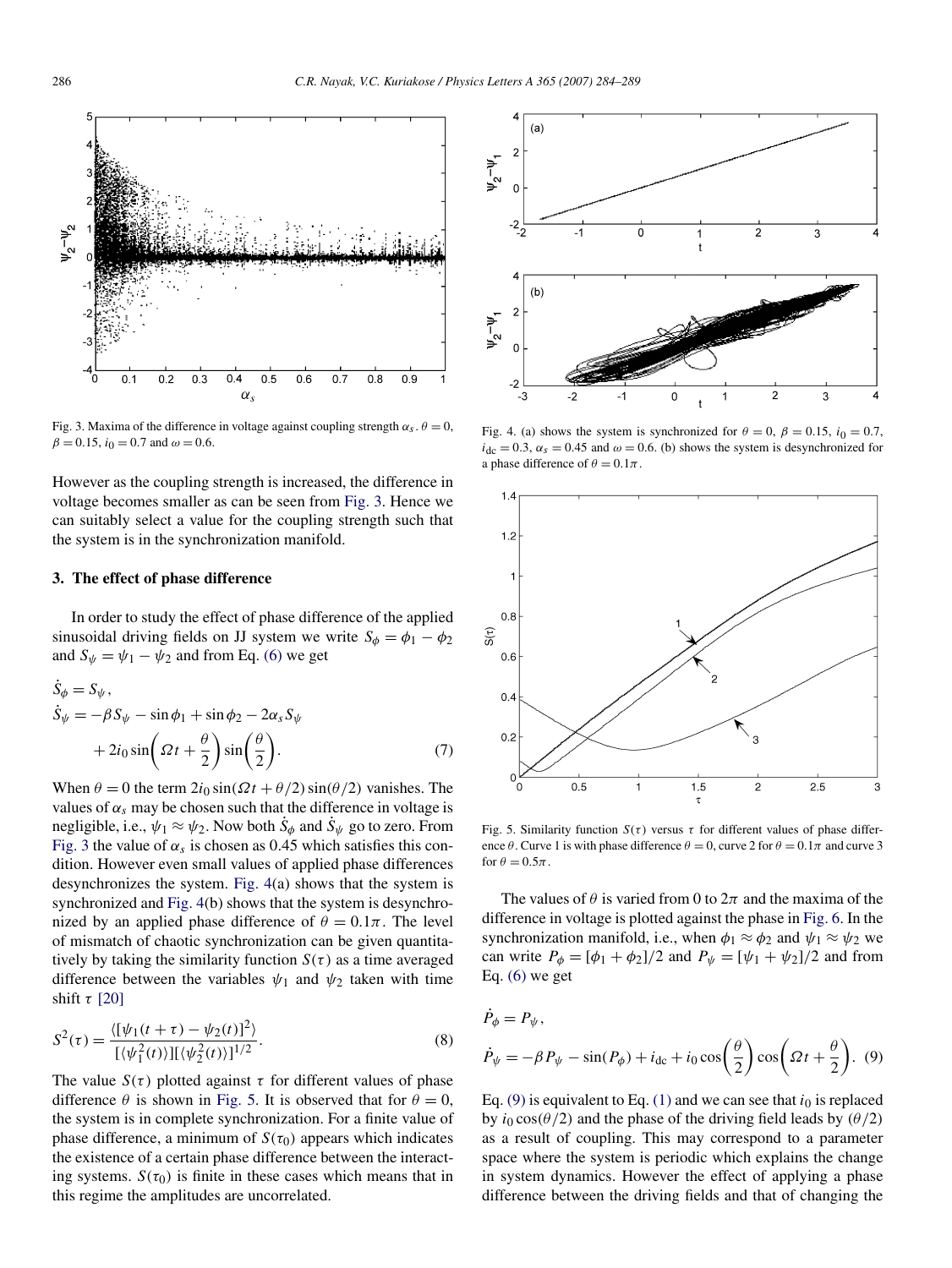<span id="page-3-0"></span>

Fig. 6. Maxima of the difference in voltage is plotted against phase difference applied,  $\theta = 0-2\pi$ .  $\alpha_s = 0.45$ ,  $i_{\text{dc}} = 0.3$ ,  $\beta = 0.15$ ,  $i_0 = 0.7$  and  $\omega = 0.6$ .



Fig. 7. Maxima of the difference in voltage is plotted against amplitude of driving field,  $\theta = 0$ .  $\alpha_s = 0.45$ ,  $i_{dc} = 0.3$ ,  $\beta = 0.15$  and  $\omega = 0.6$ .

amplitude of the driving fields on the dynamics of the system is different as can be seen from Figs. 7 and 6.

From the inset of Fig. 6 it can be seen that the system exhibits periodic window in the region where  $\theta = 0.34\pi$  to  $0.4\pi$ . However in this region even a slight change in system parameter values would bring the system back to chaotic regime. For a phase difference of  $\theta = 0.95\pi$  to  $1.5\pi$  the system exhibits periodic motion. The difference in voltage and voltage of a single junction for  $\theta = \pi$  plotted against time are shown in Figs. 8(c) and 8(d). Figs. 8(a) and 8(b) show difference in voltage and voltage of a single junction against time for an applied phase difference of  $\theta = 0$ .

From the Lyapunov exponent spectrum in Fig. 9 with  $\theta = \pi$ it can be seen that the system is in periodic motion for most of the coupling values. The system turns from hyperchaos (two positive Lyapunov exponent) to chaos and then to a limit cycle (two negative exponents) on increasing the coupling strength. Fixing the phase difference between the driving fields as  $\pi$ , the



Fig. 8. (a) shows the differential voltage plotted against time and (b) is the voltage of one junction with  $\theta = 0$ . It is observed that the variation is chaotic and the maximum difference in voltage is 0*.*05. (c) and (d) show the corresponding voltages with an applied phase difference of  $\pi$ . Other parameter values are  $\alpha_s = 0.45$ ,  $\beta = 0.15$ ,  $i_0 = 0.7$  and  $\omega = 0.6$ .



Fig. 9. Lyapunov exponent spectrum plotted against coupling strength *αs* for  $\theta = \pi$ ,  $\beta = 0.15$ ,  $i_0 = 0.7$  and  $\omega = 0.6$ .

change in the response of the system to other parameter variations are then studied.

Fixing the value of  $\alpha$  as 0.45 and the amplitude of the driving rf-field is changed from 0 to 1. Without an applied phase difference the system exhibits chaotic motion from a value of 0*.*43 onwards with some periodic windows in between [\(Fig. 10\)](#page-4-0). However, on the application of a phase difference the system stays in periodic state for a wide range of amplitude values which were chaotic earlier. [Fig. 11](#page-4-0) shows the response of the system when the amplitude of the driving field is changed from 0 to 1 with an applied phase difference of *π*.

The combined effect of phase difference and the applied dc bias on the system is also studied. For this all other parameter values were fixed and  $i_{dc}$  value is changed from 0 to 0.4. Here also we observe that the system continues to be in periodic motion for a large range of *i*<sub>dc</sub> values. The comparison can be obtained from [Figs. 12 and 13.](#page-4-0) Thus we show that the system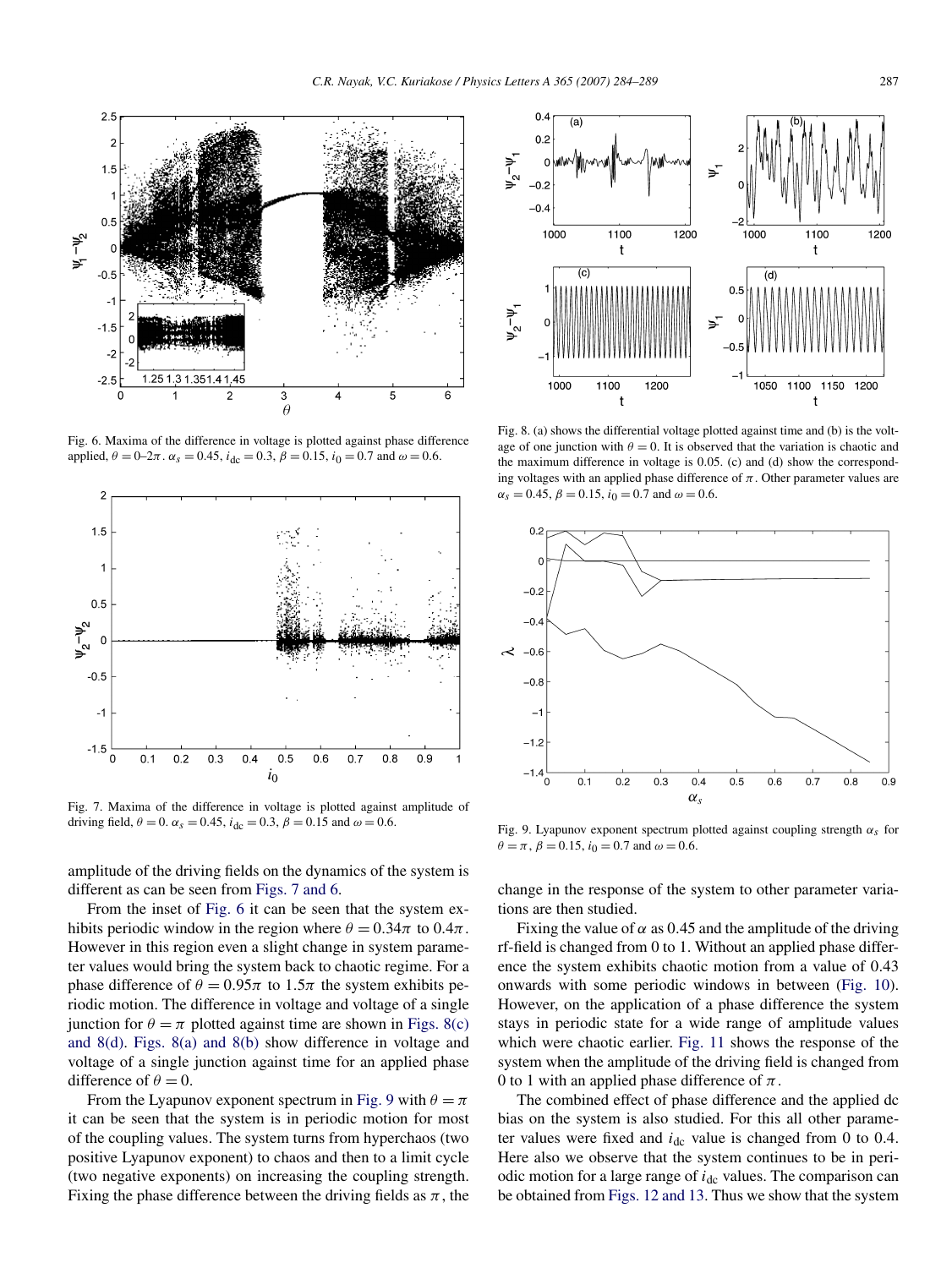<span id="page-4-0"></span>

Fig. 10. Maxima of the normalized voltage against amplitude of applied field  $i_0$ with  $\theta = 0$ . The other parameter values are  $\alpha_s = 0.45$ ,  $i_{\text{dc}} = 0.3$ ,  $\beta = 0.15$  and  $\omega = 0.6$ .



Fig. 11. Maxima of the normalized voltage is plotted against the amplitude of applied field. It can be seen that the system is in periodic motion for a wide range of amplitude values.  $\theta = \pi$ ,  $\alpha_s = 0.45$ ,  $i_{dc} = 0.3$ ,  $\beta = 0.15$  and  $\omega = 0.6$ .

exhibits periodic motion for a wide range of parameter values for an applied phase difference between the driving fields. This may be of great practical importance in Josephson junction devices like voltage standards, SQUIDS, detectors, etc.

An important point to be noted here is that the parameter values at which we apply phase difference is to be chosen carefully. If the values we choose is in a region where the difference in voltage ( $\psi_1 - \psi_2$ ) is large, then by just applying a phase difference we may not be able to control chaos. Fig. 14 shows the voltage across a junction plotted against *θ* with coupling strength  $\alpha_s = 0.25$ . It is seen that a periodic motion cannot be observed in this case.

# **4. Conclusion**

In this work we have found that by applying a phase difference between the driving fields to coupled Josephson junctions we can control chaos if the system is in the synchronization



Fig. 12. Maxima of the normalized voltage against the  $i_{\text{dc}}$ .  $\theta = 0$ ,  $\alpha_s = 0.45$ ,  $\beta = 0.15$ ,  $i_0 = 0.7$  and  $\omega = 0.6$ .



Fig. 13. Maxima of the normalized voltage against the  $i_{\text{dc}}$ .  $\theta = \pi$ ,  $\alpha_s = 0.45$ ,  $\beta = 0.15$ ,  $i_0 = 0.7$  and  $\omega = 0.6$ .



Fig. 14. Maxima of the normalized voltage against the  $\theta$  with  $\alpha_s = 0.25$ .  $i_{\text{dc}} = 0.3$ ,  $\beta = 0.15$ ,  $i_0 = 0.7$  and  $\omega = 0.6$ .